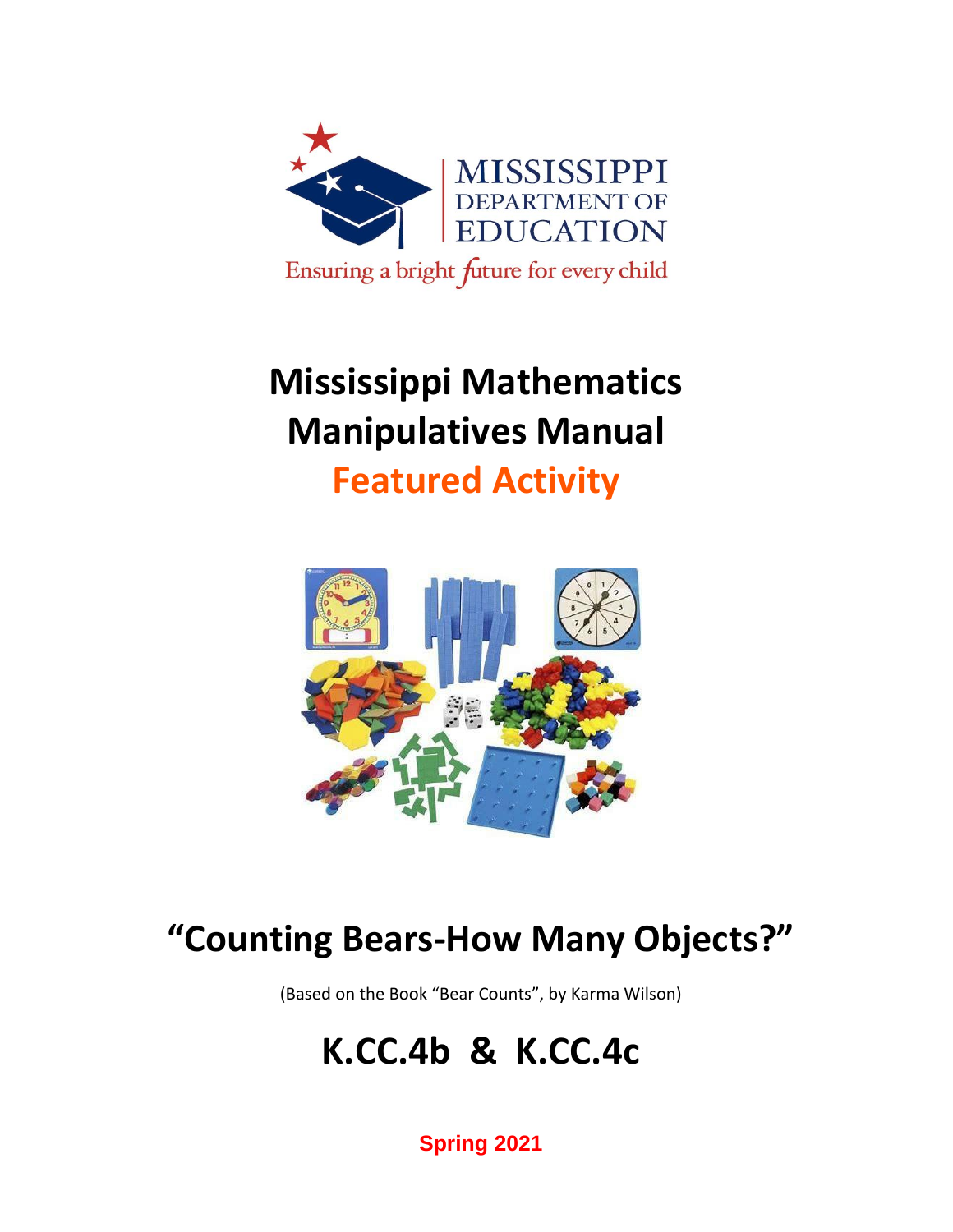

**Carey M. Wright, Ed.D.** STATE SUPERINTENDENT OF EDUCATION

> **Nathan Oakley, Ph.D.** CHIEF ACADEMIC OFFICER

> > **Wendy Clemons**

EXECUTIVE DIRECTOR

Office of Secondary Education, Dropout Prevention, & Professional Development

#### **Marla Davis, Ph.D.**

Academic Liaison Office of Academic Education

#### **Tommisha Johnson, Ed.S.**

K-12 MATHEMATICS CONTENT DIRECTOR Office of Secondary Education

As we continue our efforts to develop high-quality instructional materials (HQIM) and resources, the Mississippi Department of Education (MDE), through the Academic Education Office, would like to showcase instructional practices and activities that foster conceptual understanding through the use of manipulatives in the mathematics classroom.

The **Mississippi Mathematics Manipulatives Manual** features activities meant to serve as short, hands-on procedures that may be implemented before, during, or after a lesson to support the teaching and learning process of the Mississippi College- and Career-Readiness Standards (MCCRS) for Mathematics. Alignment with the MCCRS Scaffolding Document has been included for additional support. Teachers may contact staff at the MDE if they would like to borrow manipulatives for classroom use.

Teachers may modify these activities to meet the needs of the students they serve and their instructional delivery model (virtual, in-person, or hybrid).

> Special Thanks: Carol Ladner, M.A.T. Gulfport School District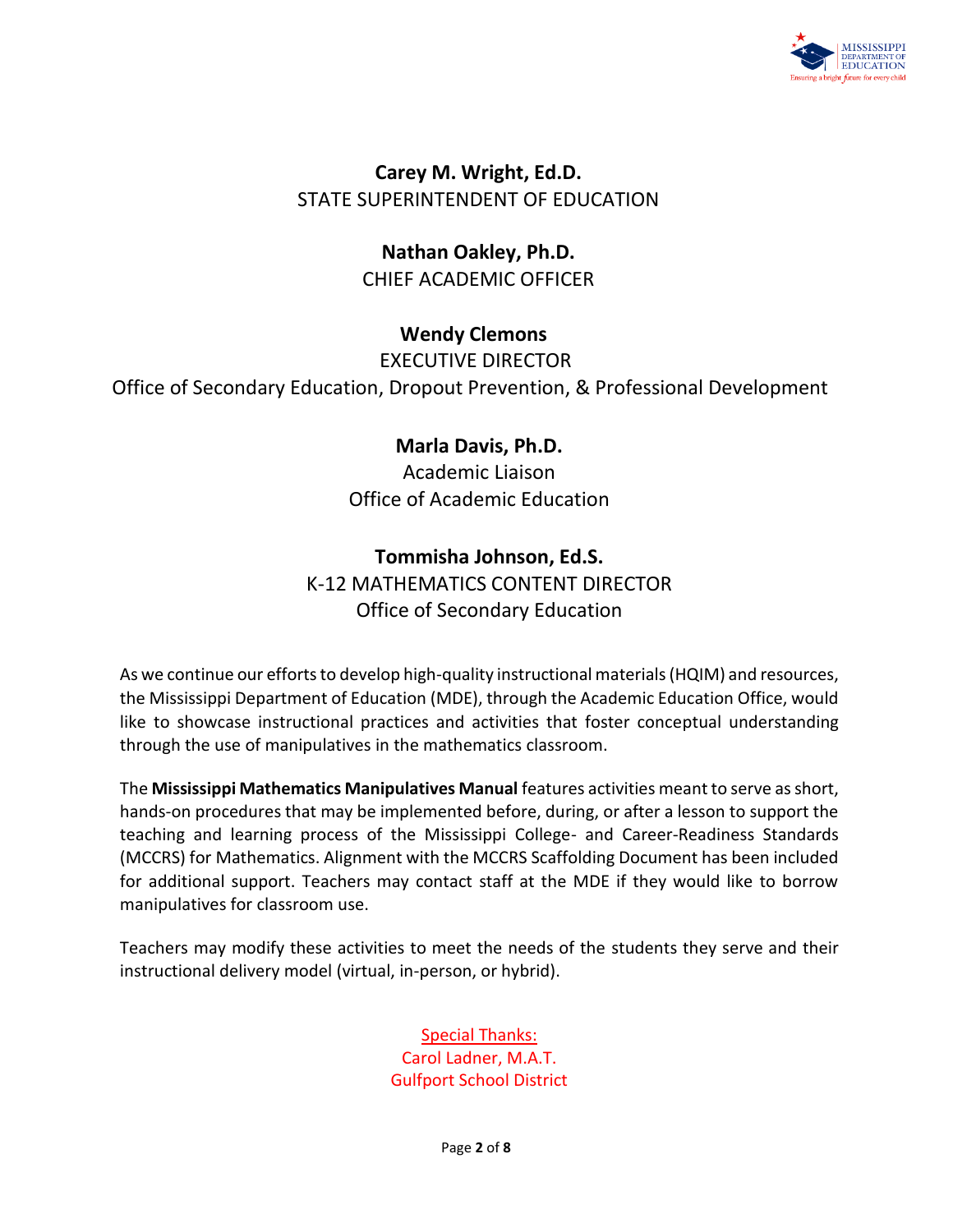

## **Counting Bears-How Many Objects?**

#### **MANIPULATIVE(S):**

- Counting Bears
- "Bear Counts" by Karma Wilson

## **GRADE LEVEL OR COURSE**

#### **TITLE: DOMAIN AND CLUSTER HEADING:**

CCR Mathematics Grade K Counting and Cardinality (CC): Count to tell the number of objects

#### **STANDARD(S):**

**K.CC.4:** Understand the relationship between numbers and quantities; connect counting to cardinality.

**K.CC.4b**: Understand that the last number name said tells the number of objects counted. The number of objects is the same regardless of their arrangement or the order in which they were counted.

**K.CC.4c**: Understand that each successive number name refers to a quantity that is one larger.

#### **PREREQUISITE SKILLS:**

- 1. Know how to recite numbers 1 to 30 in the correct order.
- 2. Know the sequential aspect of counting (i.e., 1 comes before 2, 2 comes before 3, etc.)
- 3. Know how to count a group of 10 arranged objects and 7 scattered objects.

#### **ACTIVITY:** Note: Activity Sheets Attached

- 1. Ensure students have access to counting bears of assorted colors and Activity Sheet 1 that corresponds to the book, "Bear Counts". (*Note:* Counting Bears, a virtual manipulative by Toy Theater, is included in the Resource section below.)
- 2. Read the book "Bear Counts" by Karma Wilson to the students. (*Note:* A Read Aloud is included in the resources section.)
- 3. Have students follow along with Bear in the story and place counting bears in the designated place on Activity Sheet 1 as Bear counts. (*Note:* See Activity Sheet 1-Completed Example for reference.)
- 4. After counting to five in the story and associating the number name to the counted objects, provide students with 11 counting bears of the same color, and four counting bears of another color *(Example: 11 blue counting bears and 4 red counting bears),* and Activity Sheet 2.
- 5. Review with students the concept of one larger.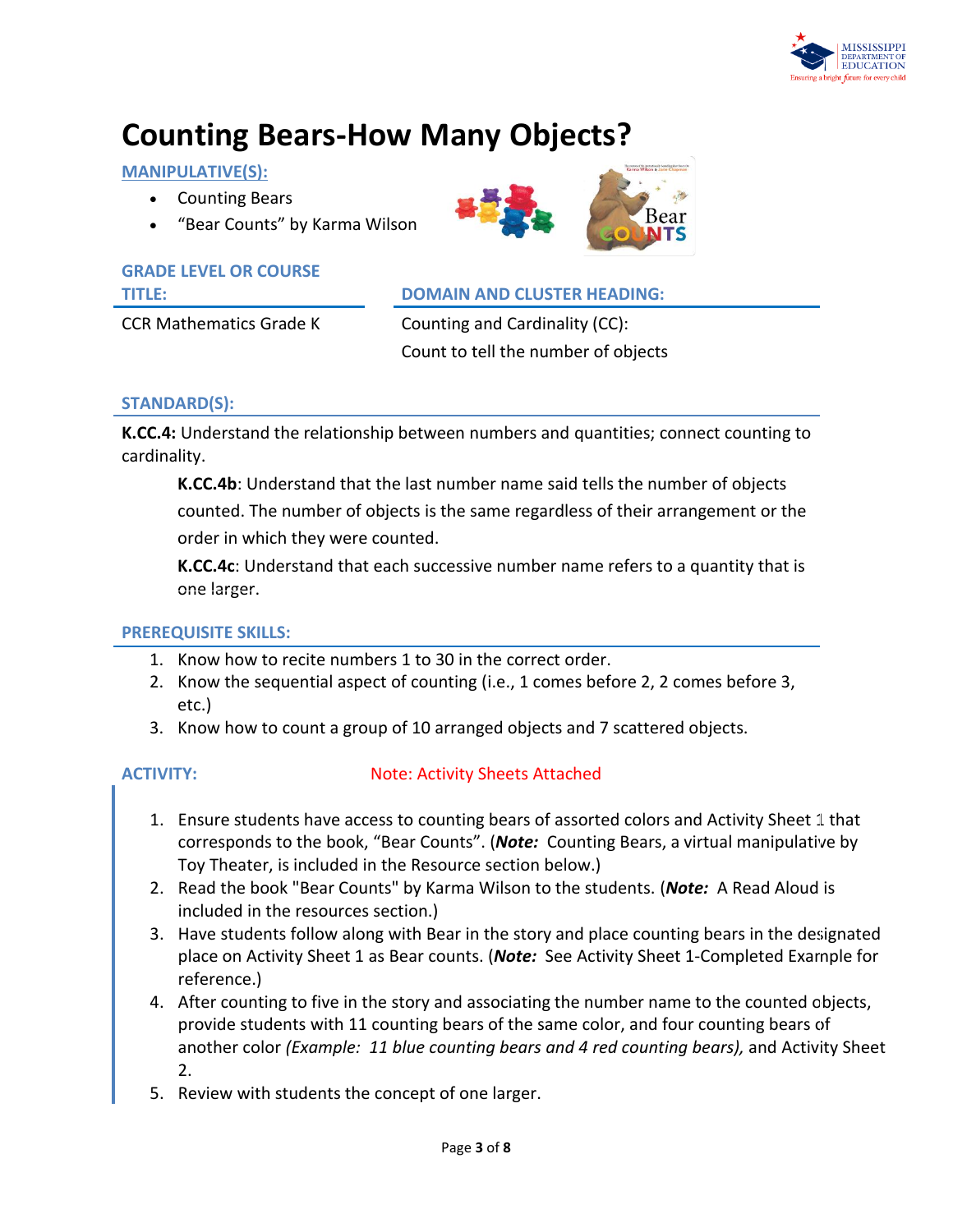

- 6. Have the students use the 11 same colored counting bears to complete the following steps on Activity Sheet 2.
	- a. Direct the students to place one bear on the bear outline in row 1.
	- b. Direct the students to place one bear on the bear outline in row 2.
	- c. Direct the students to place two bears on the bear outline in row 3.
	- d. Direct the students to place three bears on the bear outline in row 4.
	- e. Direct the students to place four bears on the bear outline in row 5.
- 7. Ask students to discuss what they notice about the pattern forming by the rows.
- 8. Now have students to use the four same colored counting bears to complete the pattern on Activity Sheet 2 and identify the value that is one greater than modeled for rows 2 through 5. (*Note:* See Activity Sheet 2- Completed Example for reference.)
- 9. Discuss with students how each row shows that each successive number name refers to a value of one greater.

#### **QUESTIONS TO CONSIDER:**

- What does the number three (3) mean when counting objects?
- How does three (3) objects compare to five (5) objects?
- How would you display two and one more?

#### **RESOURCES:**

- [Mississippi Mathematics Scaffolding Document](https://www.mdek12.org/sites/default/files/Offices/Secondary%20Ed/ELA/ccr/Math/00.K-Math-Scaffolding-Doc.pdf) (Grade K, Pages 5-6)
- [2016 MCCRS for Mathematics](https://districtaccess.mde.k12.ms.us/curriculumandInstruction/Mathematics%20Resources/MS%20CCSSM%20Framework%20Documents/2016-MS-CCRS-Math.pdf)
- [Bear Counts by Karma Wilson](https://www.youtube.com/watch?v=YWJg-Xtv2w8) -Read Aloud by Reading Library Books
- [Counting Bears-](https://toytheater.com/bear-counters/) Toy Theater Virtual Manipulative

**Optional:** The University of Mississippi's Center for Mathematics and Science Education has an extensive inventory of math (and science and technology) tools and manipulatives that teachers may borrow for classroom use at no charge. Click the link below to access the inventory list and complete a check-out request.

● [CMSE Manipulatives](https://sites.google.com/go.olemiss.edu/cmseresources/home)

#### **BEYOND THE ACTIVITY:**

- **Assessment(s):** Formative Assessment: Ask students to represent the number name 4 as three and one more using two different colored bears. Do additional examples like this up to ten.
- **Extension(s):** Students that have grasped the concept of one more can write addition statements for each row on Activity Sheet 2. This will assist with the mastery of standards K.OA.1 and 1.OA.1.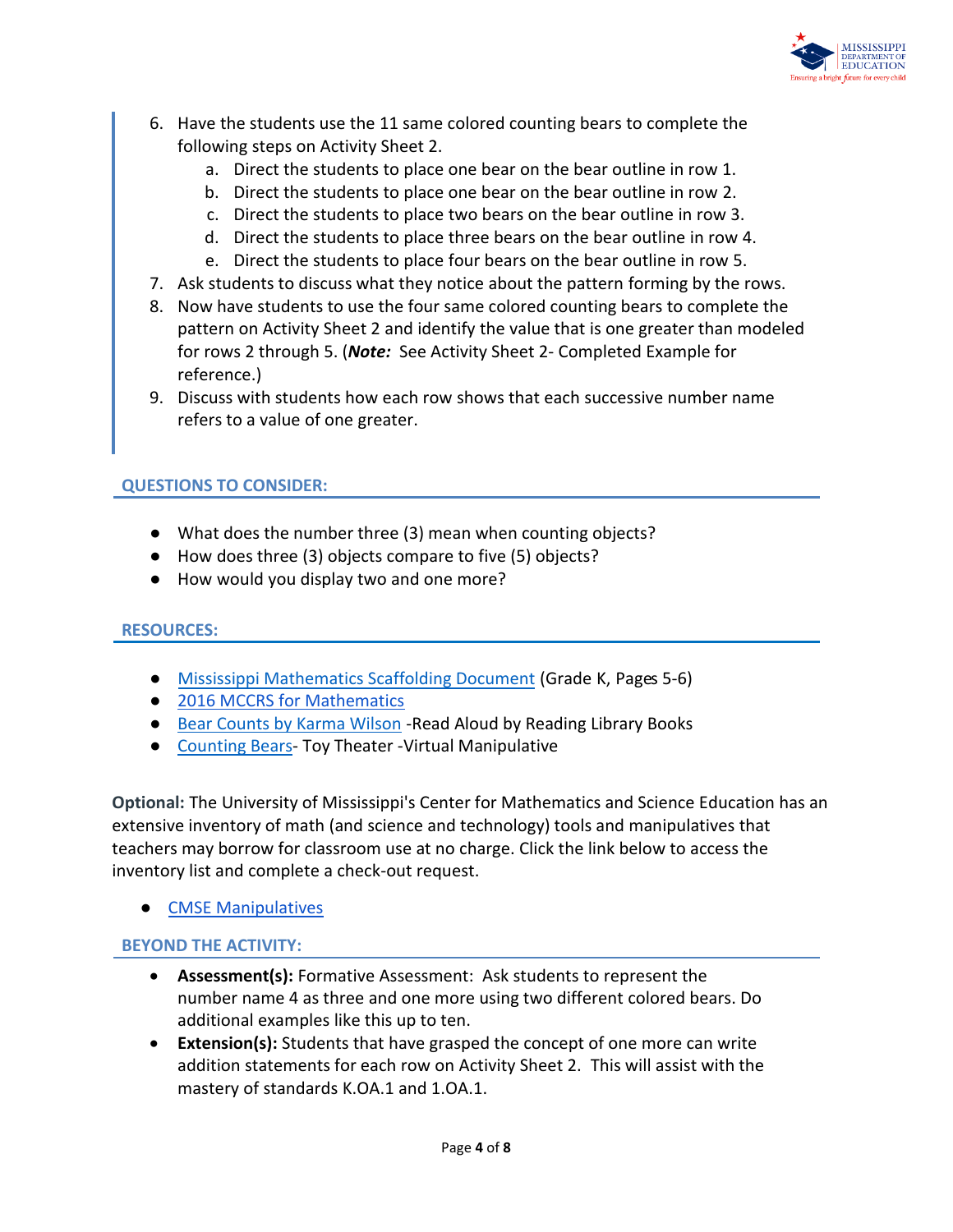

## **Activity Sheet 1 Counting Bears**

# 1! 1, 2! 1, 2, 3! 1, 2, 3, 4! 1, 2, 3, 4, 5!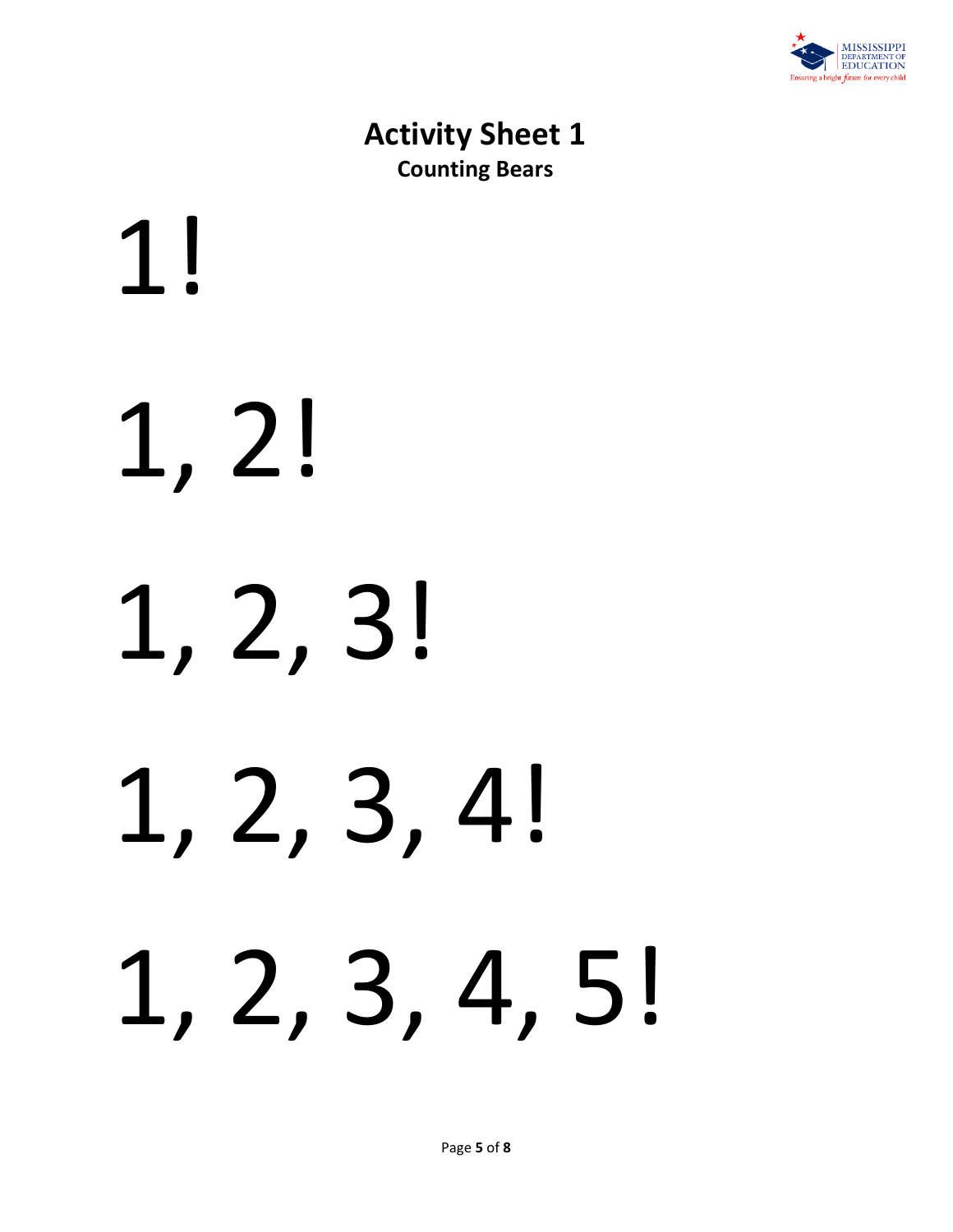

## **Activity Sheet 1 Counting Bears-** *Completed Example*









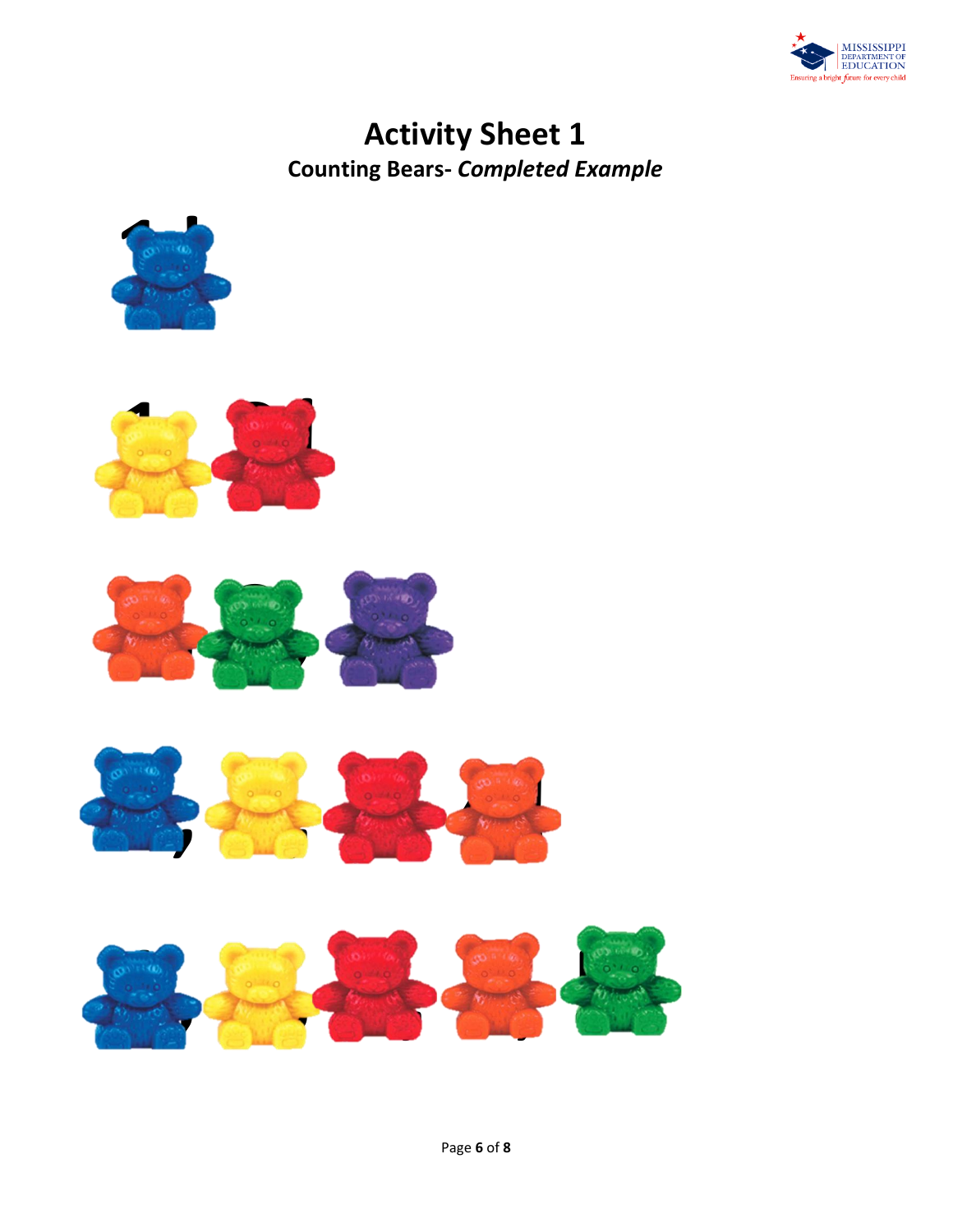

## **Activity Sheet 2 Counting Bears**



# 2 ζ

## $33$ Į

#### 4  $\frac{1}{r}$  $\mathfrak l$ Į  $\overline{a}$

#### $55$  $\sqrt{2}$  $\left\{ \right\}$  $\sqrt{2}$  $\sqrt{2}$